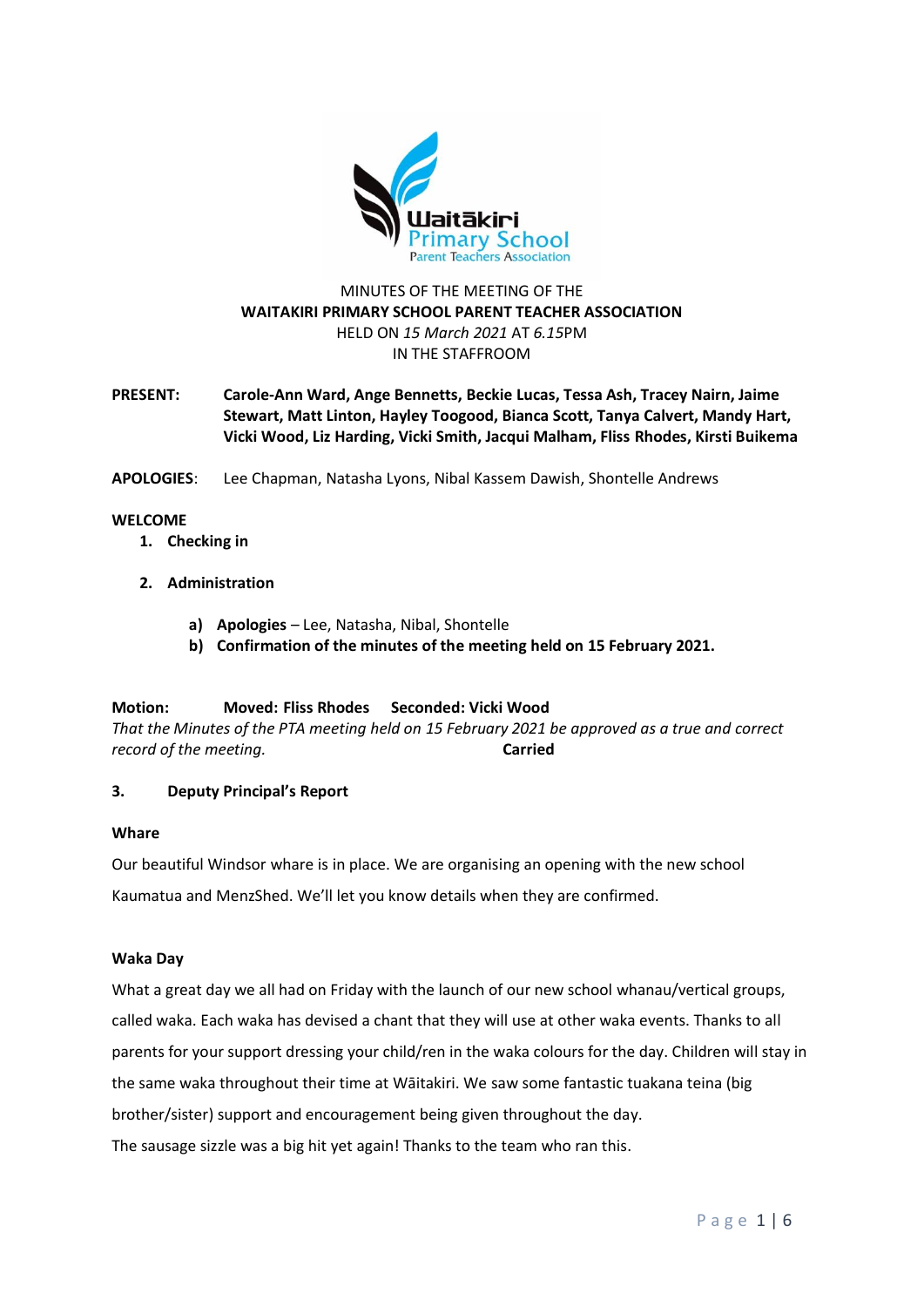## **Camp**

10 families have been offered financial support for camp next week. Some families have asked for a partial subsidy by school and others require full payment.

\_\_\_\_\_\_\_\_\_\_\_\_\_\_\_\_\_\_\_\_\_\_\_\_\_\_\_\_\_\_\_\_\_\_\_\_\_\_\_\_\_\_\_\_\_\_\_\_\_\_\_\_\_\_\_\_\_\_\_\_\_\_\_\_\_\_\_\_\_\_\_\_\_\_\_\_\_\_\_\_\_\_

## **PTA Gala**

I have met with Tessa and shared her team's ideas with the staff.

## **Fundraising ideas for 2021**

The Senior Leadership Team would appreciate the PTA considering the following requests for financial support this year (in no particular order)

- 1. Replacement iPads in Travis and Ōtākaro studios– \$10 000 (approx. \$500 per iPad)
- 2. Discovery and Hero time equipment \$2000
- 3. Aotearoa reading books for Windsor and Burwood studios \$108 per set of 12 books x 24 titles \$2600
- 4. Swimming tutor \$6000
- 5. Ruru and Korimako camp for 2022 \$3000
- 6. Yr 6 ice skating \$1500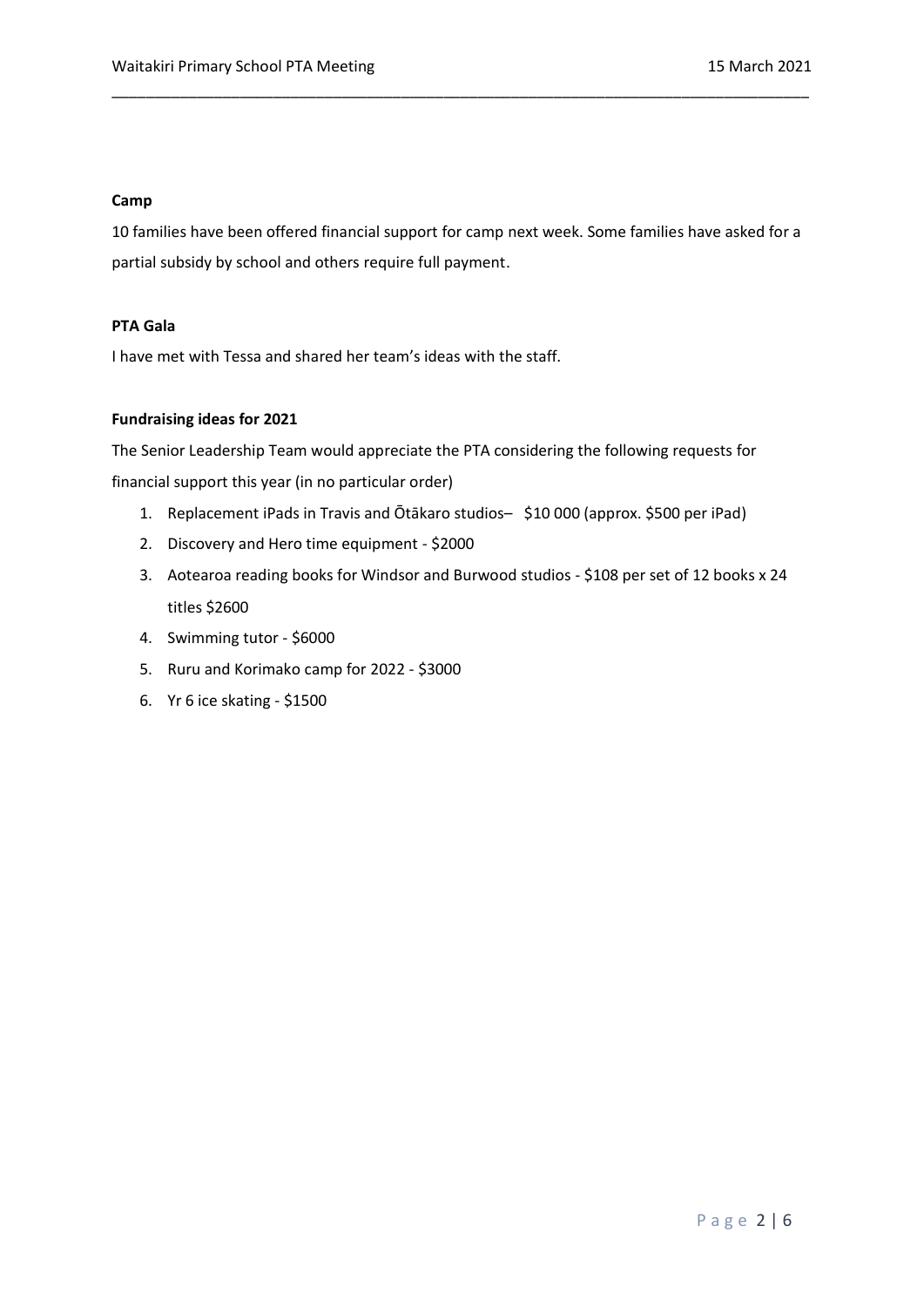# **4. Treasurer's Report**

# **Treasurers Report - February 2021 Bianca Scott**

\_\_\_\_\_\_\_\_\_\_\_\_\_\_\_\_\_\_\_\_\_\_\_\_\_\_\_\_\_\_\_\_\_\_\_\_\_\_\_\_\_\_\_\_\_\_\_\_\_\_\_\_\_\_\_\_\_\_\_\_\_\_\_\_\_\_\_\_\_\_\_\_\_\_\_\_\_\_\_\_\_\_

# *CHEQUE ACCOUNT:*

| 01/02/21 Opening Balance                                                                                                                                                   | \$6,599.06                                                                              |
|----------------------------------------------------------------------------------------------------------------------------------------------------------------------------|-----------------------------------------------------------------------------------------|
| <b>Income</b><br>19/02/21 - Entertainment Public (TBC)<br>26/02/21 - Interest<br><b>Total Income</b>                                                                       | \$10.00<br>\$0.25<br>\$10.25                                                            |
| <b>Expenses</b><br>18/02/21 - Reimbursement to Carole-Ann for fabric and AGM food \$206.75<br>18/02/21 - Annual Financial Review by Lesley Godkin<br><b>Total Expenses</b> | \$75.00<br>\$281.75                                                                     |
| 29/02/21 Closing Balance                                                                                                                                                   | \$6,327.56                                                                              |
| <b>SAVINGS ACCOUNT:</b>                                                                                                                                                    |                                                                                         |
| 01/02/21 Opening Balance                                                                                                                                                   | \$13,424.03                                                                             |
| <b>Income</b><br>28/02/21 - Interest<br>29/02/21 Closing Balance                                                                                                           | \$<br>0.51<br>\$13424.54                                                                |
| 29/02/21 TOTAL BANK BALANCES                                                                                                                                               | \$19,701.85                                                                             |
|                                                                                                                                                                            |                                                                                         |
| <b>SUMMARY OF COMMITTED FUNDS</b>                                                                                                                                          |                                                                                         |
| Sensory equipment for Vicki's students<br>2020 Year 6 skating<br>2020 Whare funding<br>2021 Year 5/6 Camp<br>2021 Swim tutor<br>2021 Snow cone machine<br>Total            | \$371.00<br>\$1000.00<br>\$2350.00<br>\$3000.00<br>\$6000.00<br>\$700.00<br>\$13,421.00 |
| Money remaining after committed funds                                                                                                                                      | \$6280.85                                                                               |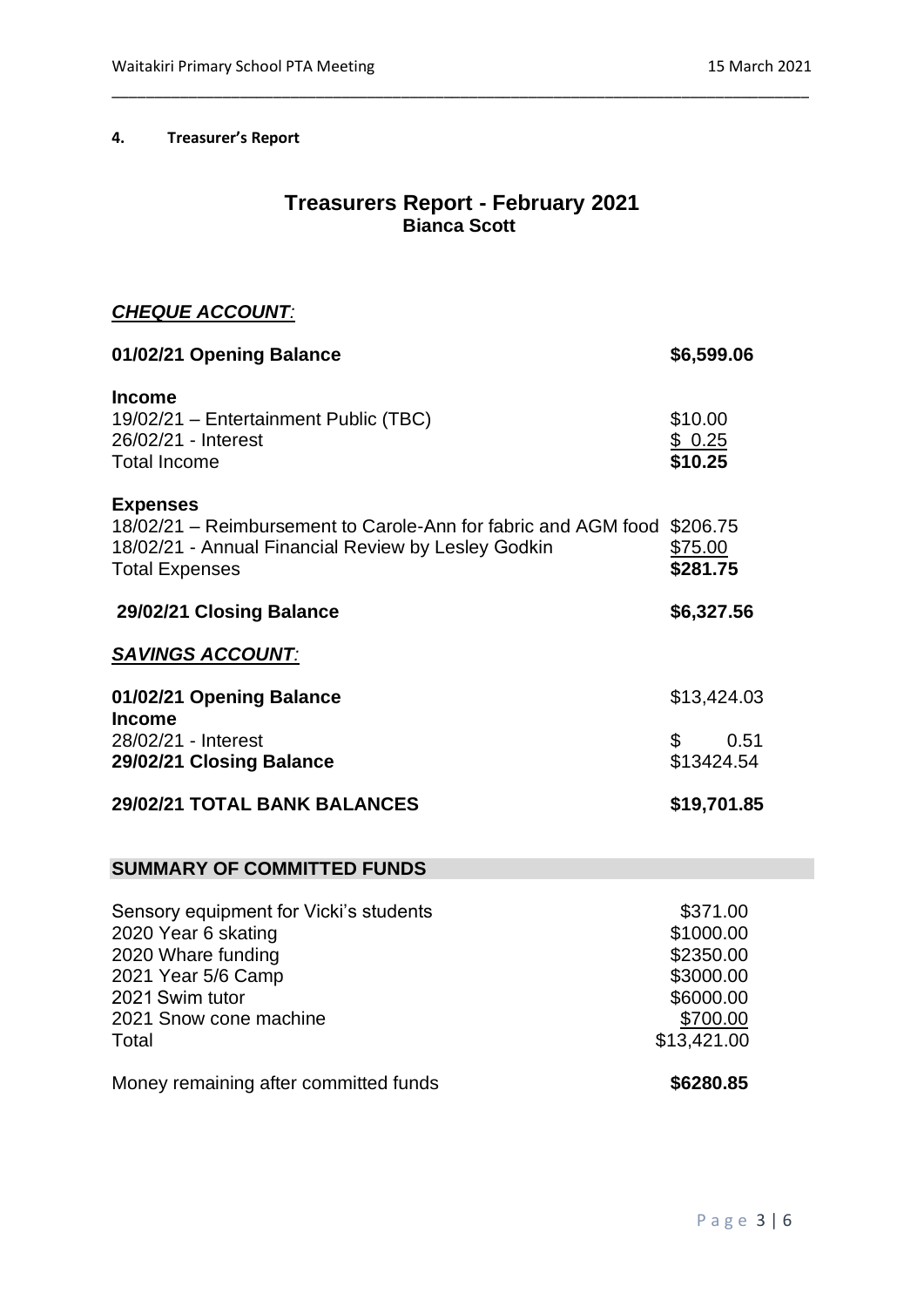**Motion: Moved:** *Ange Bennetts* **Seconded:** *Fliss Rhodes That the Treasurer's report be approved as a true and correct record of the meeting.*  **Carried**

## **5. General Business**

#### **Market Night**

Tessa spoke and told us that the committee had a meeting to brainstorm ideas. It was suggested that the PTA have a BBQ (sausage sizzle), snow cone machine, cotton candy and pizzas. Tessa is looking into having external vendors, such as the spiral potatoes (to discuss with George the cleaner), Mr Whippy and sushi. We will need to check with the school café to see if they want to open that night, or if we will need to approach external vendors.

\_\_\_\_\_\_\_\_\_\_\_\_\_\_\_\_\_\_\_\_\_\_\_\_\_\_\_\_\_\_\_\_\_\_\_\_\_\_\_\_\_\_\_\_\_\_\_\_\_\_\_\_\_\_\_\_\_\_\_\_\_\_\_\_\_\_\_\_\_\_\_\_\_\_\_\_\_\_\_\_\_\_

The PTA will also have a stall to sell scrunchies, 'Over the Ditch' earrings, book covers, lolly mixes and cold drinks.

Over the next two terms we will look at asking families to donate items. For example, in term 2, a lucky dip jar. Each family would bring in any sized jar filled with anything they wish to donate, such as dirt with some seeds, or lollies.

In term 3, Mystery bottles, which we could have as a lucky dip type stall.

We will also have the chocolate wheel running. The fire department's 'Dunk the Teacher' tank has been arranged, as one of the Windsor studio fathers is a fireman (it is also his night off so he will hopefully be volunteering to be dunked). There will also be rock painting and face painting. Tessa said that she met with Jacqui and they talked about what the studios could do; for example, Senior studios could have a kid zone which would have fun games that they can run. The studios will each come up with their own ideas. Matt asked if we had thought about bouncy castles and who to contact, as a parent of a student has a bouncy castle business. It was decided that Matt would approach and discuss with them what the options would be and how it could be run (either by them and then giving the school a percentage, or if we can organise volunteers to man the bouncy castles). Jacqui suggested that between events running on the night, the Kapa Haka and Choir could perform. Jacqui will book the hall for the night also.

#### **Disco**

Carole-Ann asked if we wanted to do a sausage sizzle at the junior disco; we all voted yes. Carole-Ann suggested that we do pizza again, but instead of cooking it ourselves we could get them from Dominoes or Pizza Hutt for \$5 a pizza, then sell for \$1 a slice. Carole-Ann will ring and see if they will do a deal for us. Tracey said that she will make gluten free pizza.

Snow Cones at the last disco were sold for \$3; we all agreed to sell them for \$3 again. This time there will be 2 machines, so 2 lines. The machines will be located over to the side so that we do not have the same issues again with congestion.

Cookies at the last disco were sold for \$0.50 each; we all agreed to sell for \$0.50 again. Carole-Ann is thinking we should get 1000 cookies this time and will ring the bakery at the supermarket to arrange for them to be put aside for us.

Buying the pottles for the snow cones may impact our profit this time.

A question was asked about which makes the most money at the disco; it is too hard to say as all the money gets mixed together.

We discussed and decided that we will sell scrunchies for \$2 each, as people may buy more than one.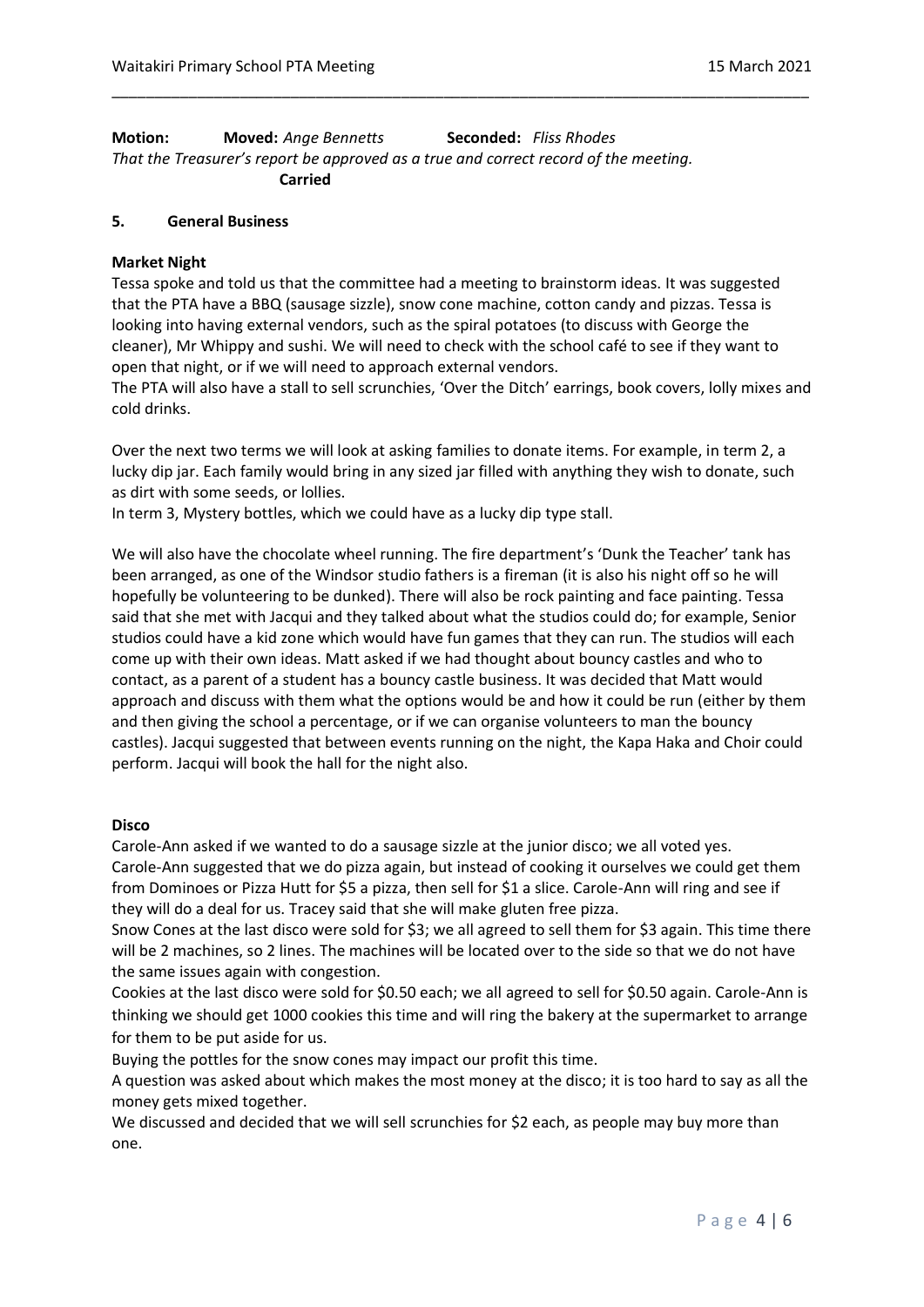Carole-Ann said that she is buying the bow ties for \$1.80 each, which is with a 10% discount from Look Sharp. We discussed how much we want to sell them for, as we are expecting to sell more scrunchies than bow ties but still want to make them affordable. We all agreed on \$2.50 per bow tie. Carole-Ann has asked Jacqui to please get the studios to get back to us by the 19<sup>th</sup> of March (Friday) with music suggestions. Caroline has agreed to DJ again, and we will give her a \$100 donation, like we did for the last disco.

\_\_\_\_\_\_\_\_\_\_\_\_\_\_\_\_\_\_\_\_\_\_\_\_\_\_\_\_\_\_\_\_\_\_\_\_\_\_\_\_\_\_\_\_\_\_\_\_\_\_\_\_\_\_\_\_\_\_\_\_\_\_\_\_\_\_\_\_\_\_\_\_\_\_\_\_\_\_\_\_\_\_

We then discussed the paper cones that we have left over from last years disco, which we did not end up using. Some ideas we had were making a game with catching ping pong balls, giving them to the studios to sell at the market with lollies in them and wrapped in cellophane (which is biodegradable) and using them to display scrunchies. We all agreed that using the cones for lollies was the best idea.

Carole-Ann asked who can help set up for the disco. She also asked Jacqui what time we can start setting up. Jacqui said that Oscar has the hall booked for the afternoon, so she will email Amanda about it and see if we can have the hall from 1.30pm. Hayley, Jaime, Tanya, Mandy, Bianca and Tessa can all help Carole-Ann with set up. Carole-Ann asked if we needed anything else for the disco. Fliss suggested new stamps as all the ones that we used last time have started to dry out. Vicki and Carole-Ann can both provide some.

Tracey brought in some examples of the scrunchies that she has made to show us. Carole-Ann will put a photo of the bow ties on the PTA Facebook page.

#### **Calendar Art**

Carole-Ann asked if we wanted to do calendar art again this year; we all agreed we are keen to. We also discussed doing this yearly moving forward, as it is so much easier now and not such a huge job for us (although it is still a big job for the teachers to organise). Carole-Ann will sort out with Jacqui about when to get papers for the teachers and timings.

#### **Pie Fundraiser**

We all agreed that the beginning of term 2 would be best for this fundraiser, so will send out the order forms during week 1 and then have the pies delivered in week 3. Carole-Ann asked if there is anything else going on at school at the beginning of term. Jacqui and Beckie both checked and have said that Cross Country is on Thursday 13<sup>th</sup>. We will go for delivery on Friday the 21<sup>st</sup>. Carole-Ann asked Jacqui if we are allowed to send a form home and Jacqui said yes, we are. Pick up of pies is directly from the bakery's refrigerated truck, but the PTA will deliver the pies to the kids in Oscar that day.

#### **Quiz Night**

Carole-Ann asked if we all thought term 3 was best for the Quiz Night; we all agreed that it was. After discussing dates, it was decided that we will have our Quiz Night on the 15<sup>th</sup> of August depending on venue availability.

#### **Sausage Sizzle**

The next sausage sizzle day will be Friday 16th April. We will also be doing a hot pie day on Friday 28<sup>th</sup> May. The bakery that is doing our pie fundraiser can also do hot pies, so we can do a Pie Day Friday. The Bakery delivers the hot pies to school and they can do this in Studio groups. Carole-Ann will find out if they do gluten free pies; if not, Tracey can get some from Pavilion. We also discussed having a vegetarian option.

#### **Entertainment Books**